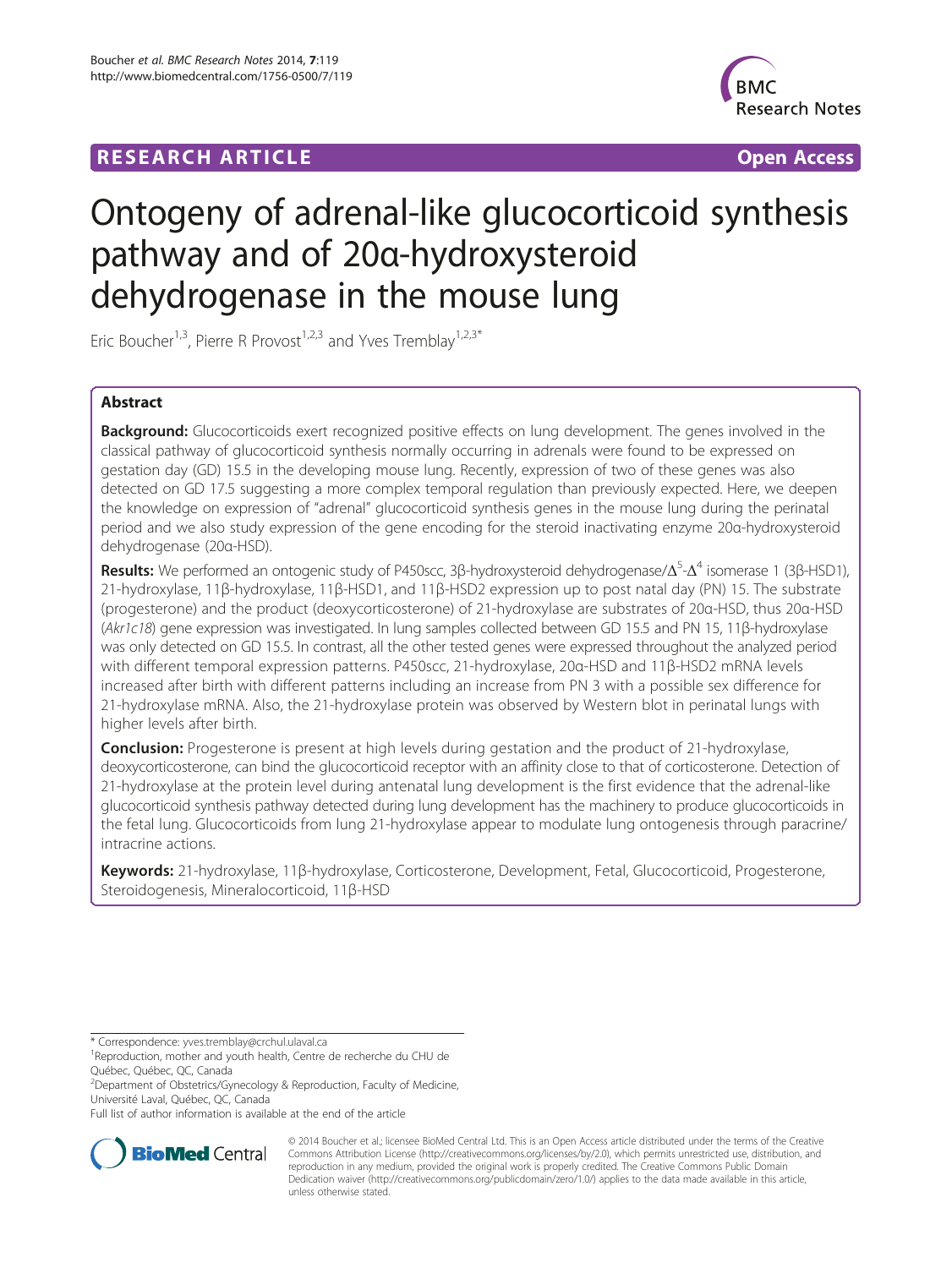#### Background

Glucocorticoids (GCs) play an essential role in fetal lung development [[1,2\]](#page-8-0). They exert various effects including thinning of alveolar septa, increase in the number of type I pneumonocytes, decrease in pneumonocyte cell division, and stimulation of secretion of fibroblast paracrine factors that play a role in type II pneumonocyte maturation [[3\]](#page-8-0). Glucocorticoid receptor-deficient mice were reported to die within a few hours after birth because of respiratory failure [[4](#page-8-0)], showing the importance of GCs in the lung development process. The requirement for GCs in normal lung development was also demonstrated with a CRH knockout (KO) mouse model. CRH KO homozygous fetuses from CRH KO homozygous mothers were delivered normally at term, but died on the first day of life with an overall failure in lung development, except when GCs were administered to pregnant dams [\[2,5](#page-8-0)]. The overall failure of lung development was characterized by hypercellularity of the mesenchymal compartment and decreased expression of mRNAs associated with mature lung epithelial cells such as those of surfactant protein (SP)-A, SP-B and CCP10.

The endogenous GCs accessible to the developing lung originate from two sources. They can be provided by adrenals through the classical pathway of GC synthesis from cholesterol, or by the lung where cortisone or 11 dehydrocorticosterone (11-DHC, rodent) can be reactivated to cortisol or corticosterone, respectively. In the rodent adrenals, cytochrome P450 side-chain cleavage (P450scc), 3βhydroxysteroid dehydrogenase/Δ<sup>5</sup>-Δ<sup>4</sup> isomerase (3β-HSD),

21-hydroxylase, and 11β-hydroxylase are involved in GC synthesis (Figure 1). All these enzymes play a similar role in the adrenals of the human and many other non-rodent mammals, except that cytochrome P450c17 converts pregnenolone and progesterone into 17OH-pregnenolone and 17OH-progesterone, respectively. This leads to the production of the active GC cortisol instead of corticosterone. In peripheral tissues including the lung, GC synthesis was considered for many years to be limited to cortisol (human) and corticosterone (rodents) reactivation by 11β-hydroxysteroid dehydrogenase type 1 (11β-HSD1) [\[6](#page-8-0)] following their prior inactivation by 11β-HSD2. This perception is changing since genes normally involved in the classical adrenal pathway of GC synthesis were found to be expressed in some peripheral sites such as thymus, skin, and brain [[7\]](#page-8-0). We are among the pioneers that have described expression of the adrenal genes outside adrenals [[8\]](#page-8-0).

In 2005, we reported that the four genes encoding for the enzymes catalyzing corticosterone synthesis from cholesterol and StAR were expressed in the fetal lung on gestation day (GD) 15.5 in the Balb/c mouse [[8\]](#page-8-0). StAR is essential to this synthesis pathway since it plays a role in the intramitochondrial movement of cholesterol [\[9](#page-8-0)]. In fetal lungs studied up to GD 18.5, 11β-hydroxylase mRNA was found only on GD 15.5, which led to the initial conclusion that the adrenal pathway of GC synthesis should be expressed only on GD 15.5 in the developing lung. Further studies showed that 3β-HSD1 and 21 hydroxylase were still expressed on GD17.5 [\[10,11](#page-8-0)]. This

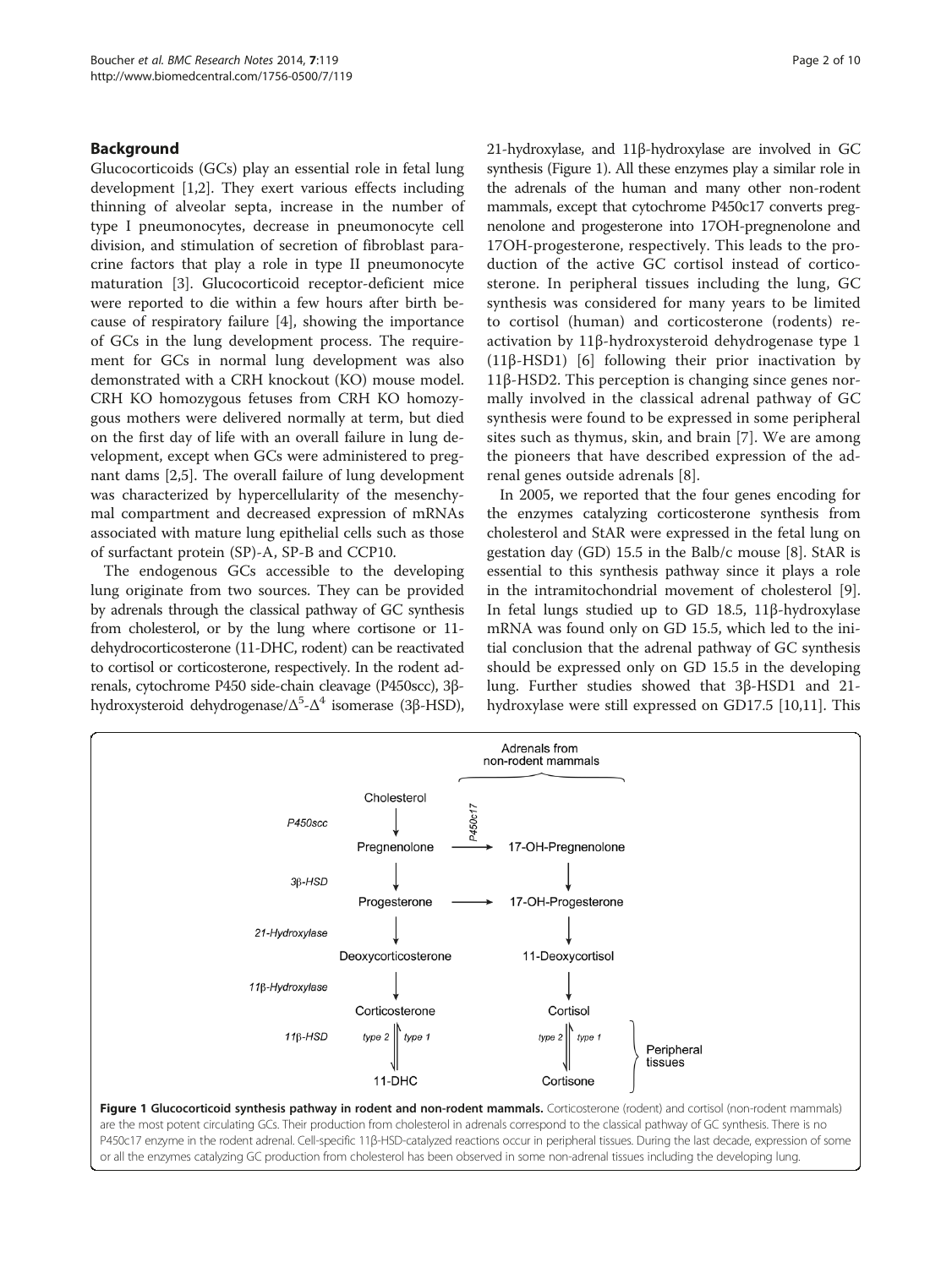is important because the product of 21-hydroxylase, deoxycorticosterone (DOC), is known to bind the gluco-corticoid receptor [\[12-15](#page-8-0)] with an  $IC_{50}$  value of 70 nM compared to 60 nM for corticosterone [[15\]](#page-8-0). Therefore, the impact of 21-hydroxylase on lung development may be exerted during a longer period, but the exact developmental time remains to be characterized.

The aim of the present study was to deepen the knowledge on expression of "adrenal" glucocorticoid synthesis genes in the mouse lung during the perinatal period and to study expression of the 20α-HSD gene encoding for a steroid inactivating enzyme active on c21 steroids. An ontogenic study of P450scc, 3β-HSD1, 21-hydroxylase, and 11β-hydroxylase expression in the mouse developing lung was performed up to post-natal day (PN) 15. Genes encoding for 11β-HSD1 and 11β-HSD2 were included for comparison. In addition, the expression of Akr1c18 gene, encoding for 20α-HSD, was included because 20α-HSD is active on the substrate (progesterone) and on the product (DOC) of 21-hydroxylase. This gene has never been studied in the lung. Because a sex difference in the timing of expression of the adrenal-like pathway of GC synthesis was proposed on GD 15.5 in the fetal lung [[8\]](#page-8-0), both sexes were studied separately. Finally, an ontogenic study of levels of 21-hydroxylase protein is also included.

#### Results

#### Expression of genes of the "adrenal" pathway of GC synthesis in the antenatal lung after GD 15.5 and in the post-natal developing lung

The temporal and sexual expression profiles of P450scc, 3β-HSD1, 21-hydroxylase, and 11β-hydroxylase genes were determined using cDNA prepared from pooled male and female lung tissues (one pool/sex/litter) from GD 15.5 to PN 15. The 11β-hydroxylase transcript was detected at significant levels on GD 15.5, but not between GD 16.5 and PN 15 inclusively (data not shown). These data are in agreement with previously published data obtained between GD 15.5 and 18.5 [\[8,10](#page-8-0)], and on GD 17.5 [\[10](#page-8-0)]. Conversely, the P450scc, 3β-HSD1 and 21-hydroxylase genes were expressed after GD 15.5 at least up to PN 15 in the alveolar stage (Figure [2](#page-3-0)). In fact, mRNAs were detected for these three genes in all analyzed samples, exhibiting specific temporal expression patterns. A two-way ANOVA showed that P450scc mRNA levels varied significantly according to developmental age, but not sex (Table [1](#page-4-0)). In fact, a significant 18-fold increase was observed from GD 15.5 to GD 19.5, followed by a significant 2.3-fold increase between PN 0 and PN 3, and a marked significant 28-fold decrease from PN 7 to PN 15 (Figure [2](#page-3-0)A-B). Expression of 3β-HSD1 did not show significant temporal or sexual regulation, although a slight significant trend for decreased expression was observed

over developmental time (Figure [2C](#page-3-0)-D and Table [1\)](#page-4-0). A statistical analysis showed a significant influence of age but not of sex or sex\*age on 21-hydroxylase expression (Table [1\)](#page-4-0). Hence, 21-hydroxylase expression was stable from GD 15.5 to PN 3, presented a 4.3-fold increase between PN 3 and PN 7, and remained stable until PN 15 (Figure [2](#page-3-0)E-F). Inter-litter variability was somewhat higher on PN 7 and PN 15 for 21-hydroxylase, which might explain why no statistically significant sex difference was found despite the fact that all the 6 litters of this period showed higher expression levels for females compared to males (Figure [2E](#page-3-0)).

#### Sexual and temporal regulation of 20α-HSD expression in the antenatal and post-natal developing lungs

Progesterone and DOC inactivation can be achieved by 20α-HSD activity, which was observed in cytosolic fractions of adult mouse lungs [\[16\]](#page-8-0) and in adult human lung slices [\[17](#page-8-0)]. However, an ontogenic study of 20α-HSD expression has never been reported in the developing lung. To perform this study, 20α-HSD mRNA levels were measured in mouse developing lung samples collected at various developmental times. Expression of 20α-HSD was observed in all samples analyzed from GD 15.5 to PN 15 (Figure [3\)](#page-4-0). A statistically significant variation over developmental time was observed (Table [1\)](#page-4-0) including a marked post-natal increase until PN 3 for both sexes. While no significant sex difference was detected by twoway ANOVA, a male-specific decrease of 19-fold before birth was observed (Figure [3\)](#page-4-0). Expression levels of 20α-HSD were higher than those of 21-hydroxylase during near all the developmental period studied, with a difference of 5.4-fold in favor of 20α-HSD on PN 3.

#### 11β-HSD1 and 11β-HSD2 expression profiles from GD 19.5 to PN 15

A qPCR study of 11β-HSD1 and 11β-HSD2 expression was reported in the fetal lung between GD 15.5 and 18.5 [[8\]](#page-8-0). Here, the study covers the GD 19.5-PN 15 period. Only little changes were measured over developmental time for 11β-HSD1. In contrast, the 11β-HSD2 mRNA levels presented a marked statistically significant increase after birth (Figure [4](#page-5-0) and Table [1\)](#page-4-0).

#### 21-Hydroxylase protein during lung development

The levels of the 21-hydroxylase protein were analyzed by Western blotting of whole lung protein samples and of microsomal fractions. Our data show that not only the 21-hydroxylase mRNA but also the 21-hydroxylase protein are present in the perinatal lung (Figure [5](#page-6-0) and data not shown). Specific signals were higher in lung samples collected after birth compared to those obtained during gestation (Figure [5](#page-6-0)). Because 21-hydroxylase is a microsomal protein, microsome preparations were also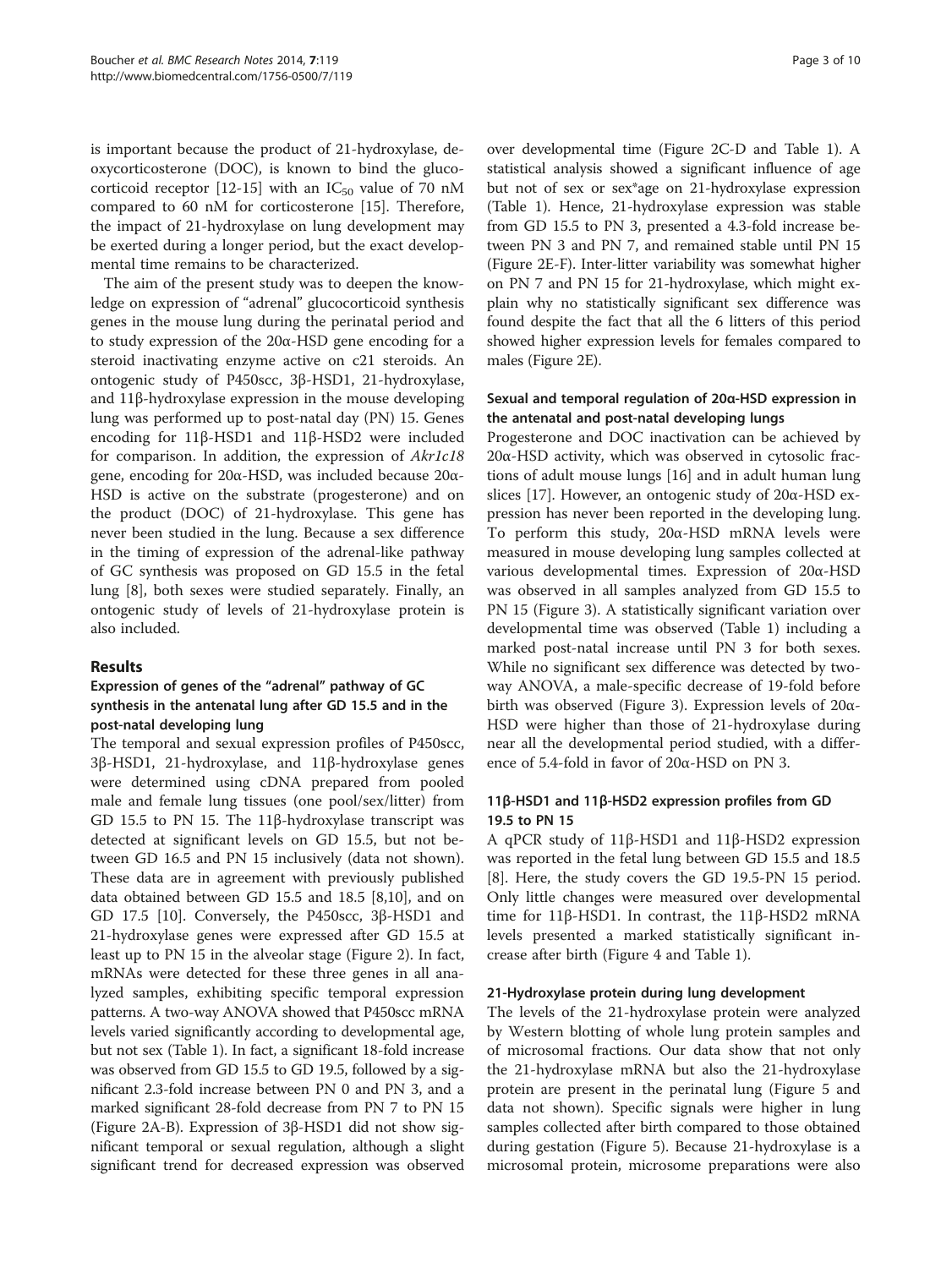<span id="page-3-0"></span>

studied. The upper unspecific signal observed with total protein extracts (Figure [5A](#page-6-0)) was undetected or close to the background with microsomal fractions (Figure [5](#page-6-0)B). The most intense signals were observed with samples from PN 7 and PN 16. This increase in 21-hydroxylase protein levels correlates with the increase in mRNA levels described above (Figure 2E-F). Intermediate protein levels were observed in samples from PN 3 (one individual) and PN 2 (pool from one litter). This can be explained by slight variations in mRNA levels from indi-**Discussion** 

vidual to individual or from litter to litter, as those observed in Figure 2E. No sex difference was observed at

the specific developmental times tested, except on PN 15, when a slight difference in favor of females was observed (data not shown).

This is the first ontogenic study performed in the developing lung up to PN 15 studying expression of the four genes normally involved in the adrenal pathway of glucocorticoid synthesis from cholesterol. 11β-hydroxylase was previously studied in the developing lung after GD 15.5 (from GD 15.5 to GD 18.5 [[8](#page-8-0)] and on GD 17.5 [[10](#page-8-0)]) and no detectable levels of 11β-hydroxylase mRNA were found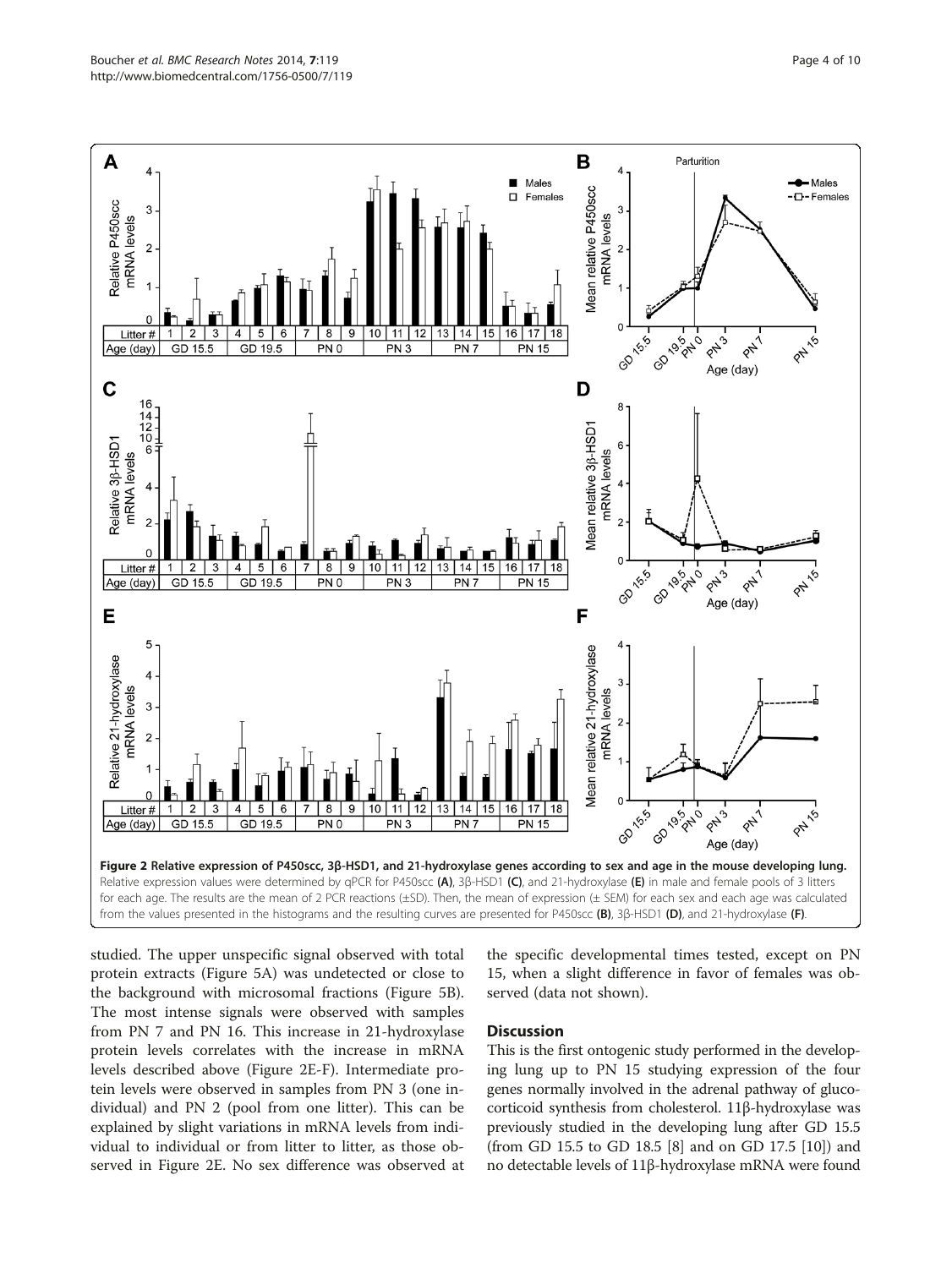<span id="page-4-0"></span>Table 1 Two-way analysis of variance (ANOVA) of expression of murine genes involved in C-21 steroid metabolism in the developing lung

| Gene                 | P values             |          |        |  |
|----------------------|----------------------|----------|--------|--|
|                      | Age <sup>x</sup> Sex | Age      | Sex    |  |
| P450scc              | 0.6606               | < 0.0001 | 0.3264 |  |
| 3 <sub>B</sub> -HSD1 | 0.1387               | 0.0630   | 0.6889 |  |
| 21-hydroxylase       | 0.7968               | 0.0029   | 0.2728 |  |
| $20a$ -HSD           | 0.3141               | 0.0003   | 0.4667 |  |
| $11\beta$ -HSD1      | 0.3073               | 0.0104   | 0.8879 |  |
| $11\beta$ -HSD2      | 0.9989               | < 0.0001 | 0.9233 |  |

after GD 15.5. Here, studying the developing lung at several time points from GD 15.5 to PN 15, we conclude that 11β-hydroxylase mRNA can be found only on GD 15.5 in the developing lung. In contrast, P450scc, 3β-HSD1 and 21-hydroxylase mRNAs were found in all the analyzed samples from GD 15.5 to PN 15. Moreover, the 21-hydroxylase protein was observed in all the analyzed samples from GD 15.5 to PN 16. This is important because the substrate of this enzyme, progesterone, is present during gestation while the product of this enzyme, DOC, has the ability to bind the glucocorticoid receptor [[12-15\]](#page-8-0) with an  $IC_{50}$  value of 70 nM compared to 60 nM for corticosterone [[15\]](#page-8-0). Therefore, the developing lung possesses the machinery to produce active glucocorticoids, at least during gestation, using circulating progesterone as a substrate.

A transient sex difference in 20α-HSD mRNA levels was observed on GD 19.5 in the developing lung, when the female values were 19-fold higher than the male values (Figure 3). A sex difference in 20α-HSD expression was also reported in the mouse adrenal [[18](#page-8-0)]. In that tissue, 20α-HSD expression was restricted to the transient X-zone located between the cortex and the medulla. The presence of the  $20\alpha$ -HSD protein in adrenals was shown to correlate with the presence of the X-zone. On PN 10, no sex difference was observed in the lung in our experiments, whereas a sex difference was found in the adrenal where both 20α-HSD and the X-zone were absent specifically in the male tissue. Therefore, no relationship between the sex differences observed in the developing lung and in adrenals can be established. Sex differences in 20α-HSD mRNA levels with higher levels for females were also observed in the skin, liver, and kidney obtained from adult mice [[19](#page-8-0)]. It was suggested that 20α-HSD may play a role in reducing intracellular levels of progesterone originating from the circulation [\[19\]](#page-8-0). In the lung, except on GD 19.5, no significant sex difference was observed in 20α-HSD mRNA levels, which is in line with the absence of sex difference in perinatal progesterone levels in rodents [[20](#page-8-0)]. However, progesterone levels are decreasing in late gestation to reach very low levels after birth, which is not the case for 20α-HSD expression.

The expression of 20α-HSD in the developing lung is compatible with a function of this enzyme in modulation of progesterone receptor occupancy, but our data also suggest that another function should exist in the lung. Indeed, we observed a marked increase in 20α-HSD expression after birth in both sexes. Interestingly, this increase just preceded the increase in 21-hydroxylase expression. Therefore, we propose that 20α-HSD could play a role related to the glucocorticoid synthesis pathway. This enzyme can inactivate both the substrate (progesterone) and the product (DOC) of the 21-hydroxylase [[18](#page-8-0)]. Thus, the lung 20α-HSD activity should influence glucocorticoid receptor occupancy.

The coexistence of GC synthesizing and inactivating activities in the developing lung strongly suggests regionalization of GC action. Intracrine as well as paracrine GC

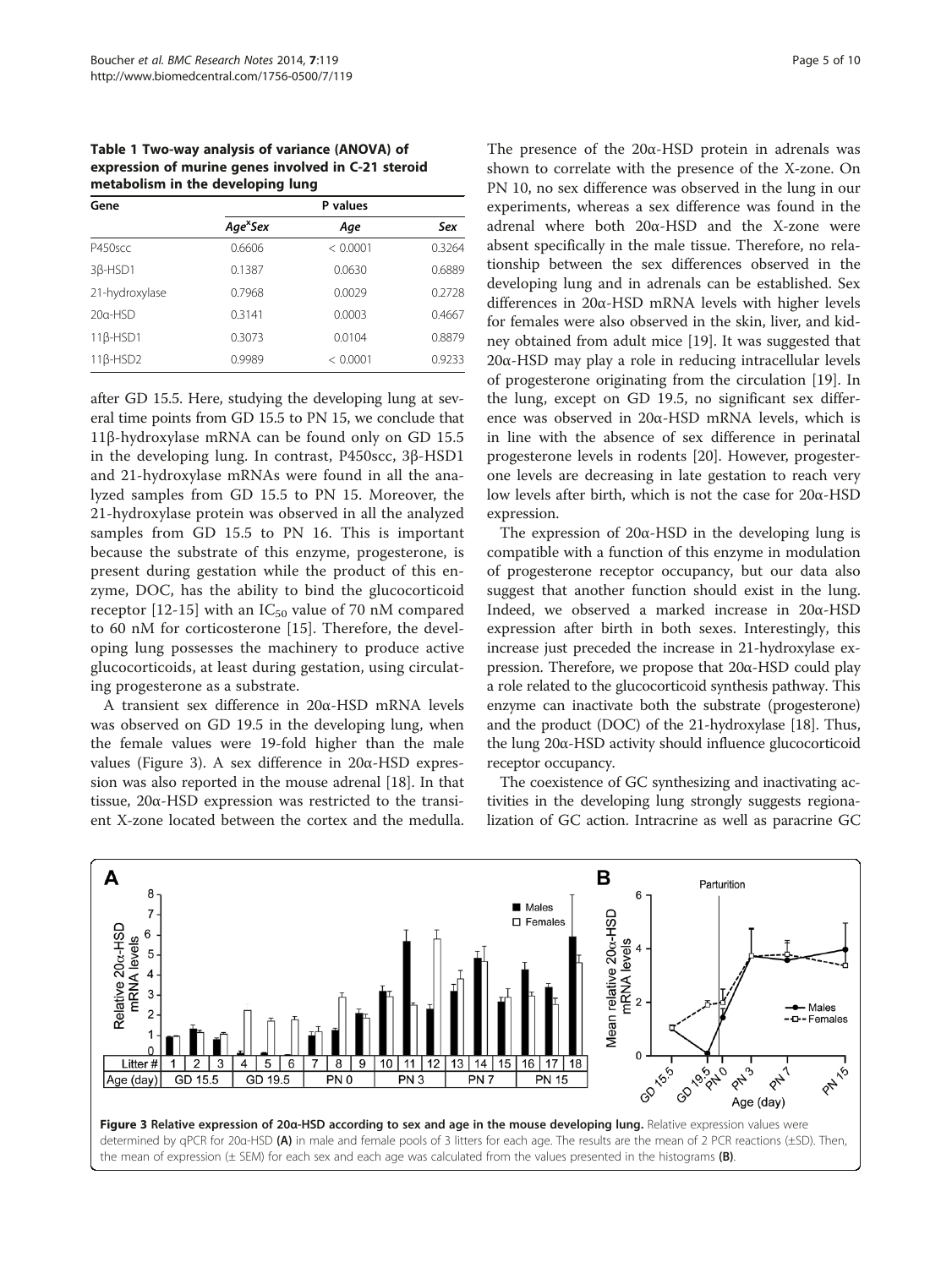<span id="page-5-0"></span>

actions in the developing lung are compatible with our data. The concept of intracrine action was first demonstrated for dihydrotestosterone in the prostate [\[21,22\]](#page-8-0). It is defined as the action of newly-formed active steroids within the cells that synthesized them. As shown in Figure [6,](#page-6-0) the 21-hydroxylase activity changes the affinity of the substrate from progesterone receptor to glucocorticoid receptor, while the 20α-HSD activity controls the availability of active steroids (progesterone and DOC). Therefore, 20αHSD may be involved in the fine tuning of both progesterone receptor occupancy, through its impact on progesterone levels, and glucocorticoid receptor occupancy, through the regulation of the levels of the substrate (progesterone) and product (DOC) of 21-hydroxylase. This suggests an optimizing role for 20αHSD in lung development.

11β-HSD2 is expressed in aldosterone-selective target cells and prevents illicit occupation of mineralocorticoid receptor (MR) by GCs [[23](#page-8-0),[24](#page-9-0)]. A role for mineralocorticoids is proposed in lung development [[25](#page-9-0)] where coexpression of 11β-HSD2 and MR genes were found [[26,27\]](#page-9-0). MR is proposed to be involved in the control of

reabsorption of pulmonary fluid by ENaC, which is essential to the transition from uterine to aerial life at birth. However, ENaC is also modulated by glucocorticoids in the developing lung [\[28,29](#page-9-0)]. The increase in 11β-HSD2 mRNA observed in our experiment occurred after parturition and correlated well with the beginning of septation. Therefore, we propose that the process of septation may require a greater specificity of MR to mineralocorticoids.

#### Conclusion

Our data show that expression in the developing lung of most of the genes involved in the adrenal-like glucocorticoid synthesis pathway is maintained beyond GD 15.5. The gene expression results are compatible with corticosterone formation on GD 15.5, and DOC formation after GD 15.5, both steroids having the capability to bind the glucocorticoid receptor. The presence of the 21-hydroxylase protein showed that the fetal lung contains the machinery catalyzing DOC formation from progesterone, which is present in the fetal circulation. Co-expression of 21-hydroxylase and 20α-HSD in the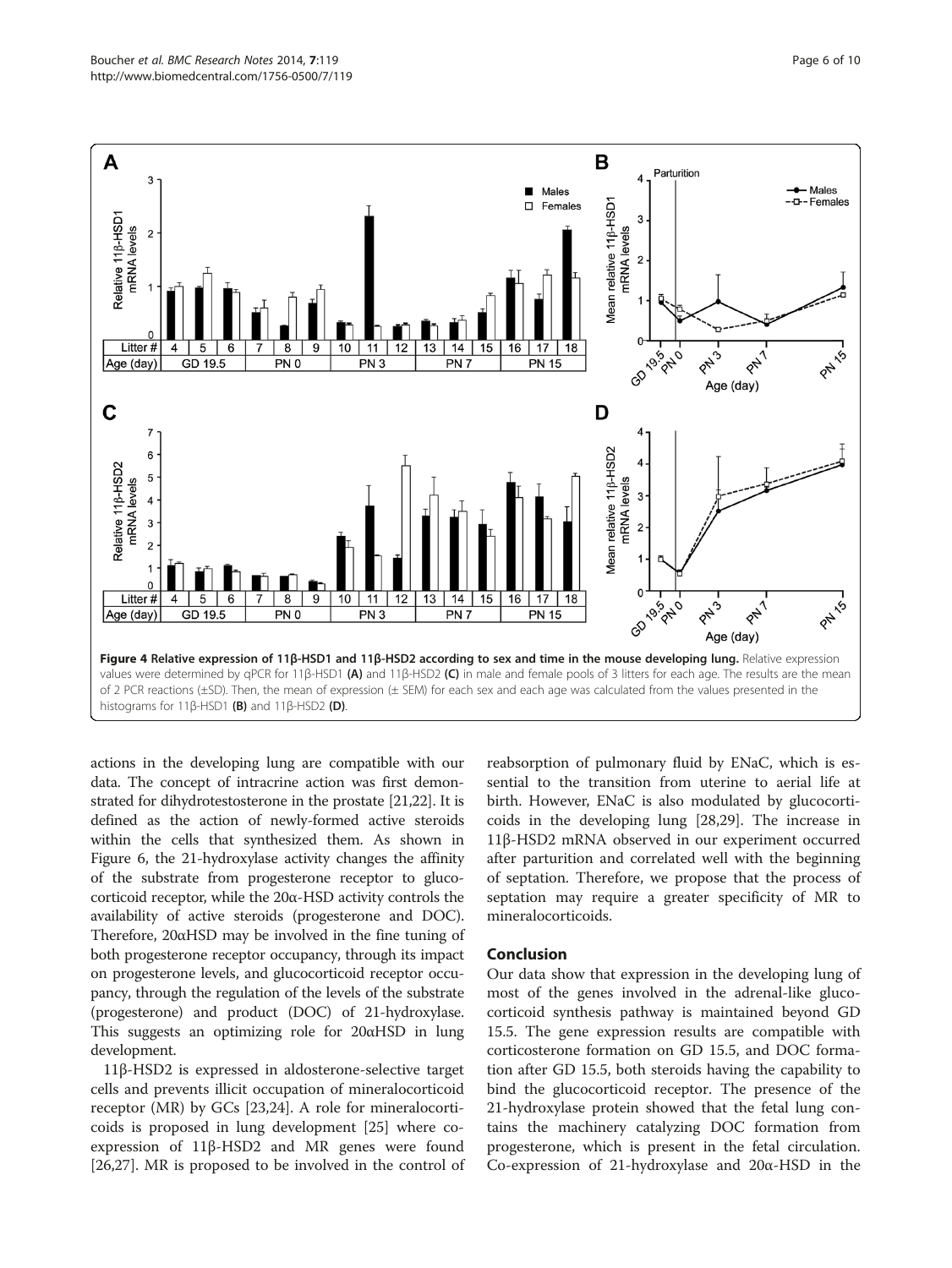<span id="page-6-0"></span>

developing lung strongly suggests that this tissue does not act as a classical endocrine gland, but is rather a site of intracrine/paracrine actions.

#### Methods

#### Animals and tissue preparation

The protocol and procedures were approved by the animal care and use committee and the institutional review board of the Centre de Recherche du CHU de Québec (CPA-CRCHUQ; protocols no. 2005–156, 2008–071 and 2011–053). All animals were kept under a 12 h light/dark cycle and received water and feed ad libitum. Balb/c (*Mus musculus*) females at the estrus stage and males of the same strain were mated overnight (16 h). The day of copulatory plug was considered as GD 0.5 while the beginning of PN 0 corresponded to parturition. Pregnant females were kept into individual cages until sacrifice. All pregnant females were euthanized by  $CO<sub>2</sub>$  inhalation. Pups were sacrificed either by decapitation following hypothermia-induced anesthesia (GD 15.5 to PN 5), or by intra-peritoneal injection of Euthanyl (PN 6 to PN 16; pentobarbital sodium, Bimeda-MTC, Cambridge, ON,



Canada). Sex of fetuses/neonates was determined by gonadal morphology. Fetal and neonatal lungs were individually flash-frozen for use in qPCR and protein extraction. Adrenals from dams were also collected and flash-frozen.

#### Real-time quantitative PCR of target and normalization genes

For each litter, flash-frozen tissues were pooled according to sex. Total RNA was extracted using Tri-reagent (Molecular Research Center, Cincinnati, OH, USA) according to the protocol of the manufacturer. Each RNA sample was purified on a CsCl gradient [\[30\]](#page-9-0), using a TLA 120.2 rotor in an Optima MAX centrifuge (Beckman, Mississauga, ON, Canada). An aliquot of 4 μg of each total RNA sample was treated with DNase I  $(0.25 \text{ U}/\mu\text{g})$  of RNA), and then reversed transcribed using Superscript II (Life Technologies, Burlington, ON, Canada) and hexameric random primers (pd  $[N]_6$ , Life Technologies) for 50 min at 42°C in a final volume of 20 μl according to the protocol of the manufacturer. Reverse transcriptase was inactivated by heating at 70°C for 15 min. The resulting cDNAs were diluted tenfold before qPCR analyses. The same cDNA preparations were used for all of the analyzed genes. The qPCR reactions were performed on a LightCycler instrument (Roche, Montreal, QC, Canada) using LightCycler-FastStart DNA Master SYBR Green I kits (Roche). After qPCR enzyme activation (10 min, 95°C), PCR cycles were performed as follows: 5 Sec 95°C (denaturation); 5 sec at the annealing temperature; 20 Sec 72°C (elongation); 5 sec at the temperature of fluorescence intensity reading. The specific primer sequences and qPCR conditions are presented in Table [2](#page-7-0)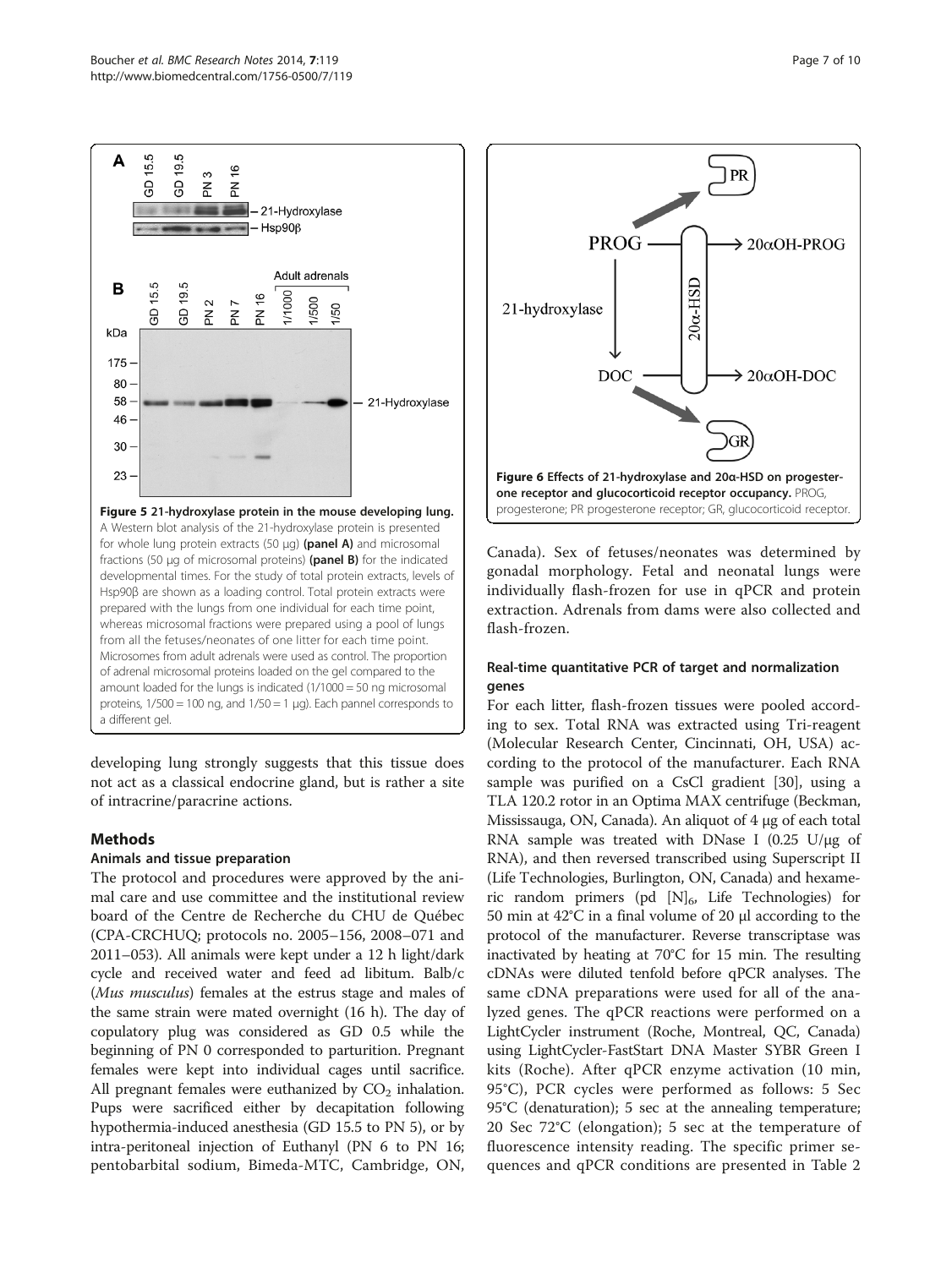| Mouse<br>genes | Accession<br>number (NCBI) | Oligonucleotides (sense/antisense)           | Amplicon<br>length (bp) | QPCR conditions <sup>a</sup> |               |
|----------------|----------------------------|----------------------------------------------|-------------------------|------------------------------|---------------|
|                |                            |                                              |                         | Ann. T $(°C)$                | Acq. T $(°C)$ |
| $Cv$ p11a1     | NM 019779                  | ATCCGGGCTTCTTTCCCAATC/GGATGGGGTTCTCAGGCATC   | 249                     | 64                           | 86            |
| Hsd3b1         | NM 008293                  | TGCCAGGGCATCTCTGTTGTC/TCTGTTCCTCGTGGCCATTCA  | 220                     | 64                           | 84            |
| Cyp21a1        | NM 009995                  | TCACGACTGTGTCCAGGACTTG/TTCGTCTTTGCCATCCCTTTG | 250                     | 67                           | 84            |
| Akr1C18        | NM 1340662.2               | GCACCATAGGCAACCAGAAC/TCTCATTCATTTCCCAGTGTCTC | 312                     | 54                           | 78            |
| $Cv$ $11b1$    | NM 001033229               | CTGGGACAGTCCTCAATGTGA/ATCCGCACATCCTCTTTCTCTT | 244                     | 62                           | 87            |
| Hsdl1b1        | NM 008288                  | GGCCAGCAAAGGGATTGGAAG/TTTTCCCAGCCAAGGAGGAGA  | 401                     | 66                           | 85            |
| Hsd11b2        | NM 008289                  | TGGCTGACGTGGGACTGTCT/TTGGAGCAGCCAGGCTTGATA   | 277                     | 63                           | 87            |
| Gapdh          | NM 008084                  | GTCGGTGTGAACGGATTTG/AAGATGGTGATGGGCTTCC      | 215                     | 61                           | 84            |
| <b>Hmbs</b>    | NM 013551                  | GGAATGCATGTATGCTGTGGG/CAGGTACAGTTGCCCATCTT   | 208                     | 59                           | 85            |

<span id="page-7-0"></span>Table 2 Analyzed murine genes and their specific real-time QPCR conditions

<sup>a</sup>Ann. T, annealing temperature; Acq. T, acquisition (fluorescence intensity reading) temperature.

for: Cyp11a1 (P450scc), Hsd3b1 (3β-HSD1), Cyp21a1 (21-hydroxylase), Cyp11b1 (11β-hydroxylase), Akr1c18 (20α-HSD), Hsd11b1 (11β-HSD1), Hsd11b2 (11β-HSD2), Gapdh (glyceraldehyde-3-phosphate dehydrogenase), and Hmbs (hydroxymethylbilane synthase, transcript variant 1). For each gene, the relative expression levels were calculated with a standard curve prepared using serial dilutions of an amplicon in 0.1X reverse transcription buffer. The use of this buffer for dilutions ensured comparable qPCR efficiencies between standard curve samples and lung cDNA samples, as reported [[31\]](#page-9-0). Hmbs and Gapdh expression levels were obtained for all the samples and fed in the GeNorm program to generate a normalization factor for each sample [[32\]](#page-9-0). For all the genes, the mean value obtained on GD 19.5 was fixed as onefold. The suitability of Hmbs and Gapdh as reference genes for normalization of developing lung samples had previously been confirmed [[33\]](#page-9-0).

#### Protein extraction

Protein extracts were prepared as previously described [[33](#page-9-0)], with slight modifications. Briefly, lung tissues were lysed on ice using a micro-homogenizer (Power max AHS 200, VWR, Ville Mont-Royal, QC, Canada) and 50 to 300 μL of extraction buffer consisting of 50 mM Hepes, pH 7.5, 150 mM NaCl, 1 mM EDTA, 1 mM EGTA, 1 mM NaF, 1% (v/v) Triton X-100, 10% (v/v) glycerol, 20 mM βglycerophosphate, 8 mM sodium pyrophosphate, and containing a protease inhibitor cocktail (Sigma–Aldrich, St. Louis, MO, USA; 1 mM AEBSF (4-(2-aminoethyl)benzenesulfonylfluoride), 0.8 μM aprotinin, 20 μM leupeptin, 40 μM bestatin, 15 μM pepstatin A, and 14 μM E-64, final concentrations). Lysates were centrifuged at 16 000  $\times$  g for 20 min at 4°C. Total protein concentrations in supernatants were determined using the Bio-Rad protein assay (Bio-Rad, Mississauga, ON, Canada) based on the method of Bradford. Samples were boiled 3 min in 0.06 M Tris–

HCl, pH 6.8, 1% SDS, 3% β-mercaptoethanol, 10% glycerol, 0.025% bromophenol blue and then stored at −20°C until use.

For microsomes preparations, samples were homogenized by hand in an all-glass Dounce homogenizer fitted with a B-pestle in ice-cold buffer containing 20% (vol/ vol) glycerol, 1.0 mM EDTA, and 4 mM potassium phosphate, pH 7.0 (KPBS). Homogenates were centrifuged at 12,000  $\times$  g for 20 min to remove cell debris. The resulting supernatants were centrifuged at  $105,000 \times g$  for 60 min. The pellets were resuspended in KPBS and centrifuged again at 105,000  $\times$  g for 60 min. The resulting pellets were resuspended in the Triton X-100-containing extraction buffer described above, and saved as micro somes-enriched extracts. Protein concentrations in microsomal fractions were determined as described above.

#### Western blot analysis and specific antibodies

Lung protein extracts were separated by sodium dodecyl sulfate-polyacrylamide gel electrophoresis (SDS-PAGE) using 10% (wt/vol) acrylamide. Then, proteins were transferred to a nitrocellulose membrane (Bio-RAD). Membranes were blocked 2 h at room temperature with 5% (w/v) fat-free milk powder in PBS  $(1 \times$  PBS: 137 mM NaCl, 2.68 mM KCl, 4.30 mM  $Na<sub>2</sub>HPO<sub>4</sub>$ , 1.47 mM  $KH_2PO_4$ ) containing 0.1% (v/v) Tween 20. Membranes were then incubated 1 h at room temperature with either a mouse anti-rat 21-hydroxylase monoclonal antibody (1:3000; Chemicon International Inc., ON, Canada) or a rabbit anti-Grp78 (Hsp90β) polyclonal antibody (1:100; Santa Cruz Biotechnology, Santa Cruz, CA, USA) in 1X PBS/Tween 20 containing 2.5% (w/v) fat-free milk. After washing in 1X PBS/Tween 20, bound antibodies were visualized with horseradish peroxidase-conjugated goat anti-mouse or goat anti-rabbit antibodies (1:5000; Jackson ImmunoResearch Laboratories, West Grove, PA, USA) using a Lumi-Light Western Blotting Substrate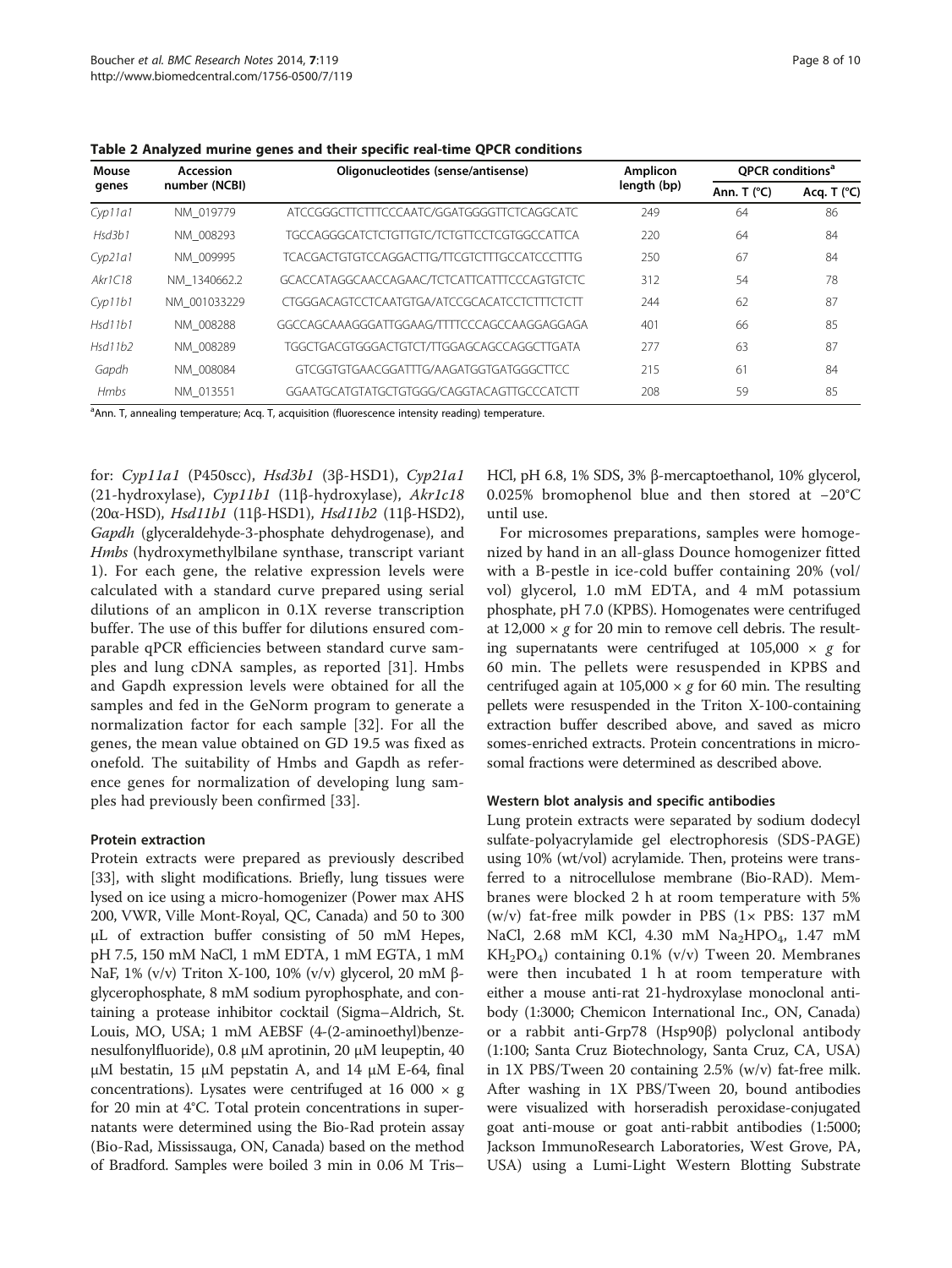<span id="page-8-0"></span>(Roche Applied Science). Then, antibodies were removed by washing in 62.5 mM Tris–HCl, pH 6.8, 2% (w/v) SDS, 0.7% (v/v) β-mercaptoethanol for 30 min at 60°C. The stripping efficiency was validated with a Lumi-Light Western Blotting Substrate. Membranes were first used to detect 21 hydroxylase, stripped, and then re-probed for Hsp90β.

#### **Statistics**

The effects of age and sex on target gene expression data was assessed by a randomized-block 2-way ANOVA, male and female pools of the same litter being matched. The age of the studied litters was considered as a fixed factor. To ensure that assumptions of normality and homogeneous variances were respected, the dependent variable (expression) was either untransformed (P450scc, 20α-HSD), transformed into its natural log (21-hydroxylase, 11β-HSD1 and 11β-HSD2) or transformed into its reciprocal (3β-HSD1). For each gene, comparisons between the mean expression values (calculated with data from both sexes) at specific age-points were performed using the Bonferroni test on selected pairs. The differences were considered statistically significant when p < 0.05, whereas for  $0.1 > p > 0.05$ , the differences were considered to present a significant trend.

#### Abbreviations

GD: Gestation day; PN: Post-natal day; HSD: Hydroxysteroid dehydrogenase; GC: Glucocorticoid; DOC: Deoxycorticosterone; KO: Knockout; SP: Surfactant protein; MR: Mineralocorticoid receptor.

#### Competing interests

The authors declare that they have no competing interests.

#### Authors' contributions

EB carried out the sample collection, performed the qPCR and Western blot experiments, performed the statistical analyses, and participated in the design of the study and in the drafting of the manuscript. PP participated in the design of the study and drafted the manuscript. YT conceived the study, participated in its design, and helped to draft the manuscript. All authors read and approved the final manuscript.

#### Acknowledgements

We thank Dr. Manon Richard for critical reading of the manuscript. This work was supported by grants from the Canadian Institutes of Health Research (CIHR) nos. MOP84221, and MOP123232 and from the Natural Sciences and Engineering Research Council of Canada (NSERC) no. 171140–2010.

#### Author details

<sup>1</sup>Reproduction, mother and youth health, Centre de recherche du CHU de Québec, Québec, QC, Canada. <sup>2</sup>Department of Obstetrics/Gynecology & Reproduction, Faculty of Medicine, Université Laval, Québec, QC, Canada. <sup>3</sup>Centre de Recherche en Biologie de la Reproduction (CRBR), Faculté de Médecine, Université Laval, Québec, QC, Canada.

#### Received: 17 December 2013 Accepted: 24 February 2014 Published: 1 March 2014

#### References

- 1. Bolt RJ, Van Weissenbruch MM, Lafeber HN, de Wall HA D-v: Glucocorticoids and lung development in the fetus and preterm infant. Pediatr Pulmonol 2001, 32:76–91.
- 2. Venihaki M, Majzoub J: Animal models of CRH deficiency. Front Neuroendocrinol 1999, 20:122–145.
- 3. Wang J, Kuliszewski M, Yee W, Sedlackova L, Xu J, Tseu I, Post M: Cloning and expression of glucocorticoid-induced genes in fetal rat lung fibroblasts. J Biol Chem 1995, 270:2722–2728.
- 4. Cole TJ, Blendy JA, Monaghan AP, Krieglstein K, Schmid W, Aguzzi A, Fantuzzi G, Hummler E, Unsicker K, Schütz G: Targeted disruption of the glucocorticoid receptor gene blocks adrenergic chromaffin cell development and severely retards lung maturation. Genes Dev 1995, 9:1608–1621.
- 5. Muglia L, Jacobson L, Dikkes P, Majzoub JA: Corticotropin-releasing hormone deficiency reveals major fetal but not adult glucocorticoid need. Nature 1995, 373:427–432.
- 6. Tomlinson JW, Walker EA, Bujalska IJ, Draper N, Lavery GG, Cooper MS, Hewison M, Stewart PM: 11beta-hydroxysteroid dehydrogenase type 1: a tissue-specific regulator of glucocorticoid response. Endocr Rev 2004, 25:831–866.
- 7. Taves MD, Gomez-Sanchez CE, Soma KK: Extra-adrenal glucocorticoids and mineralocorticoids: evidence for local synthesis, regulation, and function. Am J Physiol Endocrinol Metab 2011, 301:E11-E24
- 8. Provost PR, Tremblay Y: Genes involved in the adrenal pathway of glucocorticoid synthesis are transiently expressed in the developing lung. Endocrinology 2005, 146:2239–2245.
- 9. Stocco DM, Clark BJ: Regulation of the acute production of steroids in steroidogenic cells. Endocr Rev 1996, 17:221–244.
- 10. Simard M, Côté M, Provost PR, Tremblay Y: Expression of genes related to the hypothalamic-pituitary-adrenal axis in murine fetal lungs in late gestation. Reprod Biol Endocrinol 2010, 8:134.
- 11. Provost PR, Boucher E, Tremblay Y: Glucocorticoid metabolism in the developing lung: adrenal-like synthesis pathway. J Steroid Biochem Mol Biol 2013, 138C:72–80.
- 12. Giannopoulos G, Keichline D: Species-related differences in steroid-binding specificity of glucocorticoid receptors in lung. Endocrinology 1981, 108:1414–1419.
- 13. Hellal-Levy C, Couette B, Fagart J, Souque A, Gomez-Sanchez C, Rafestin-Oblin M: Specific hydroxylations determine selective corticosteroid recognition by human glucocorticoid and mineralocorticoid receptors. FEBS Lett 1999, 464:9–13.
- 14. Rupprecht R, Reul JM, van Steensel B, Spengler D, Soder M, Berning B, Holsboer F, Damm K: Pharmacological and functional characterization of human mineralocorticoid and glucocorticoid receptor ligands. Eur J Pharmacol 1993, 247:145–154.
- 15. Lu NZ, Wardell SE, Burnstein KL, Defranco D, Fuller PJ, Giguere V, Hochberg RB, McKay L, Renoir JM, Weigel NL, Wilson EM, McDonnell DP, Cidlowski JA: International Union of Pharmacology. LXV. The pharmacology and classification of the nuclear receptor superfamily: glucocorticoid, mineralocorticoid, progesterone, and androgen receptors. Pharmacol Rev 2006, 58:782–797.
- 16. Shimada H, Miura K, Imamura Y: Characteristics and inhibition by flavonoids of 20alpha-hydroxysteroid dehydrogenase activity in mouse tissues. Life Sci 2006, 78:2931–2936.
- 17. Milewich L, Smith SL, MacDonald PC: Nonrespiratory functions of the human lung: in vitro metabolism of tritium-labeled progesterone and pregnenolone. J Clin Endocrinol Metab 1980, 50:507-515.
- 18. Hershkovitz L, Beuschlein F, Klammer S, Krup M, Weinstein Y: Adrenal 20alpha-hydroxysteroid dehydrogenase in the mouse catabolizes progesterone and 11-deoxycorticosterone and is restricted to the X-zone. Endocrinology 2007, 148:976–988.
- 19. Pelletier G, Luu-The V, Li S, Ren L, Labrie F: Sex-related expression of 20alpha-hydroxysteroid dehydrogenase mRNA in the adult mouse. J Histochem Cytochem 2003, 51:1425–1436.
- 20. Weisz J, Ward IL: Plasma testosterone and progesterone titers of pregnant rats, their male and female fetuses and neonatal offspring. Endocrinology 1980, 106:306–311.
- 21. Labrie F: At the cutting edge: intracrinology. Mol Cell Endocrinol 1991, 78:c113–C118.
- 22. Labrie F, Luu-The V, Lin SX, Simard J, Labrie C, El-Alfy M, Pelletier G, Belanger A: Intracrinology: role of the family of 17 beta-hydroxysteroid dehydrogenases in human physiology and disease. J Mol Endocrinol 2000, 25:1–16.
- 23. Albiston AL, Obeyesekere VR, Smith RE, Krozowski ZS: Cloning and tissue distribution of the human 11 beta-hydroxysteroid dehydrogenase type 2 enzyme. Mol Cell Endocrinol 1994, 105:R11–R17.